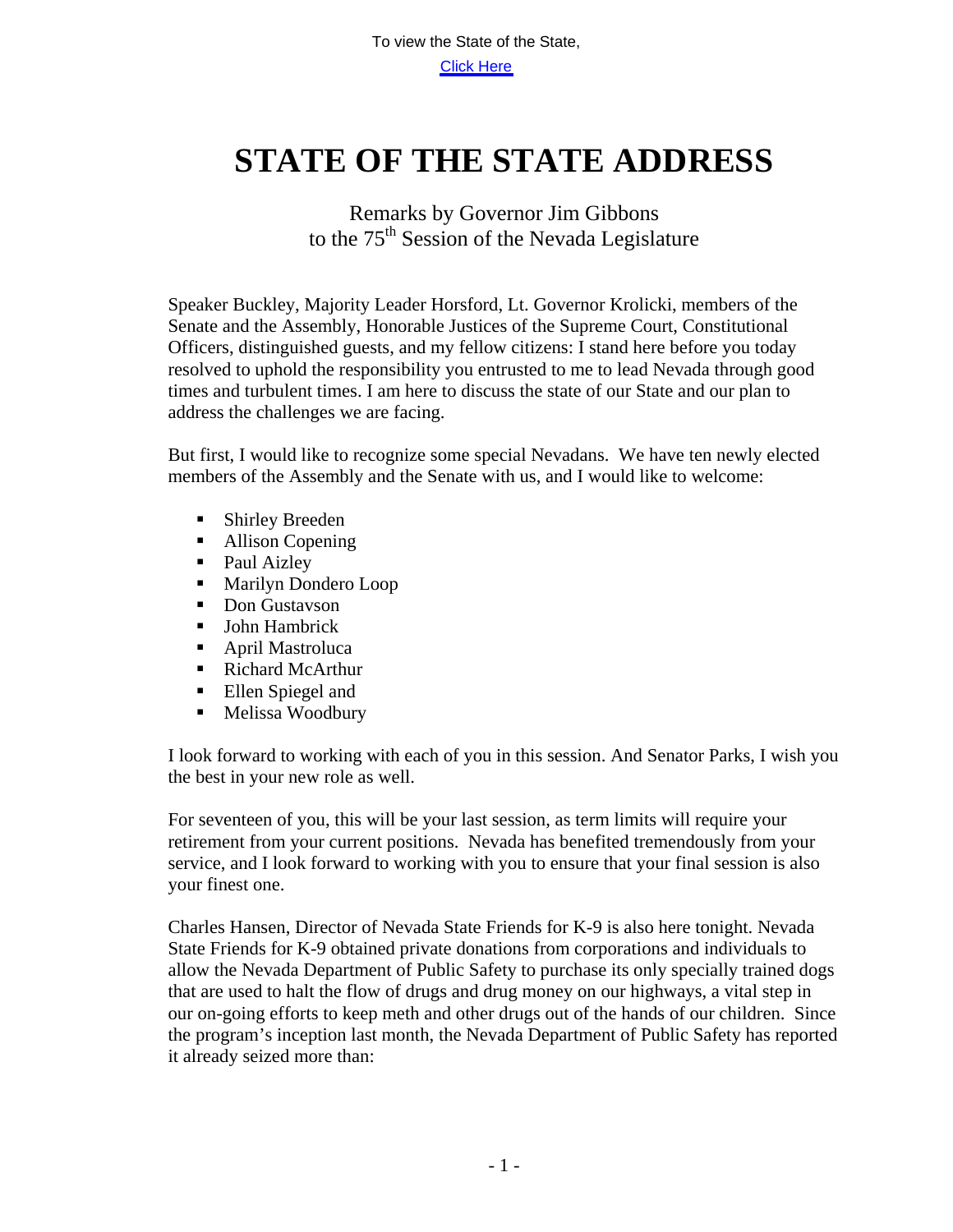- $\blacksquare$  6 pounds of meth
- 20 pounds of marijuana
- 7 pounds of ecstasy
- 2 pounds of cocaine
- $$450,000$  in cash

This money is being deposited into a state seizure account that, over time, will allow the K-9 program to be self-funded and to become a revenue source for the State. Please join me in thanking Charles Hansen and the Nevada Friends for K-9 for their great work.

I would also like to take a moment to recognize the fine work done by the members of the California-Nevada Tahoe Basin Fire Commission over the past year and a half. That Commission was formed in response to the devastating Angora fire at Lake Tahoe during the summer of 2007. The Commission made ninety detailed recommendations, and I will be promoting legislation during the upcoming session to implement them. Several of the Commissioners--Allen Biaggi, Bud Hicks, Pete Anderson and Leo Drozdoff-- are with us tonight. On behalf of Nevada, I would like to thank them, Commission co-chair Sig Rogich, and all the other Commissioners and staff for their efforts to help preserve and protect the Lake Tahoe Basin.

We also have with us Lieutenant Colonel Daniel Waters of the Nevada Army Guard, who has served in Panama, Kosovo and Afghanistan. Lieutenant Colonel thank you for a job well done. Our country has been safe because of you and thousands of other brave members of our military forces. I salute you.

I would like to ask now that the veterans in our audience please stand and be recognized. As a veteran of two wars myself, I thank you on behalf of a grateful state and a grateful nation.

I also want to take a moment to acknowledge the sacrifices of those who can not be here tonight…Nevada military service personnel overseas fighting the war on terror. These members of our armed forces and their families endure great hardships to protect our country, and deserve our respect and thanks.

I also want to take this time to express our thanks to the members of Nevada Army Guard,  $1<sup>st</sup>$  Squadron, 221<sup>st</sup> Cavalry. This armored reconnaissance squadron, led by Lieutenant Colonel John Cunningham, is in the process of preparing for deployment to Afghanistan in late April. This deployment of 600 soldiers will be the Nevada Army Guard's largest international deployment of one unit since World War II, and the fourth major mission for the  $1/221<sup>st</sup>$  since 2001.

In addition, about 140 soldiers from the Las Vegas-based 1864th Transportation Company will be deploying to Iraq and Kuwait in April. Our prayers go with all of you.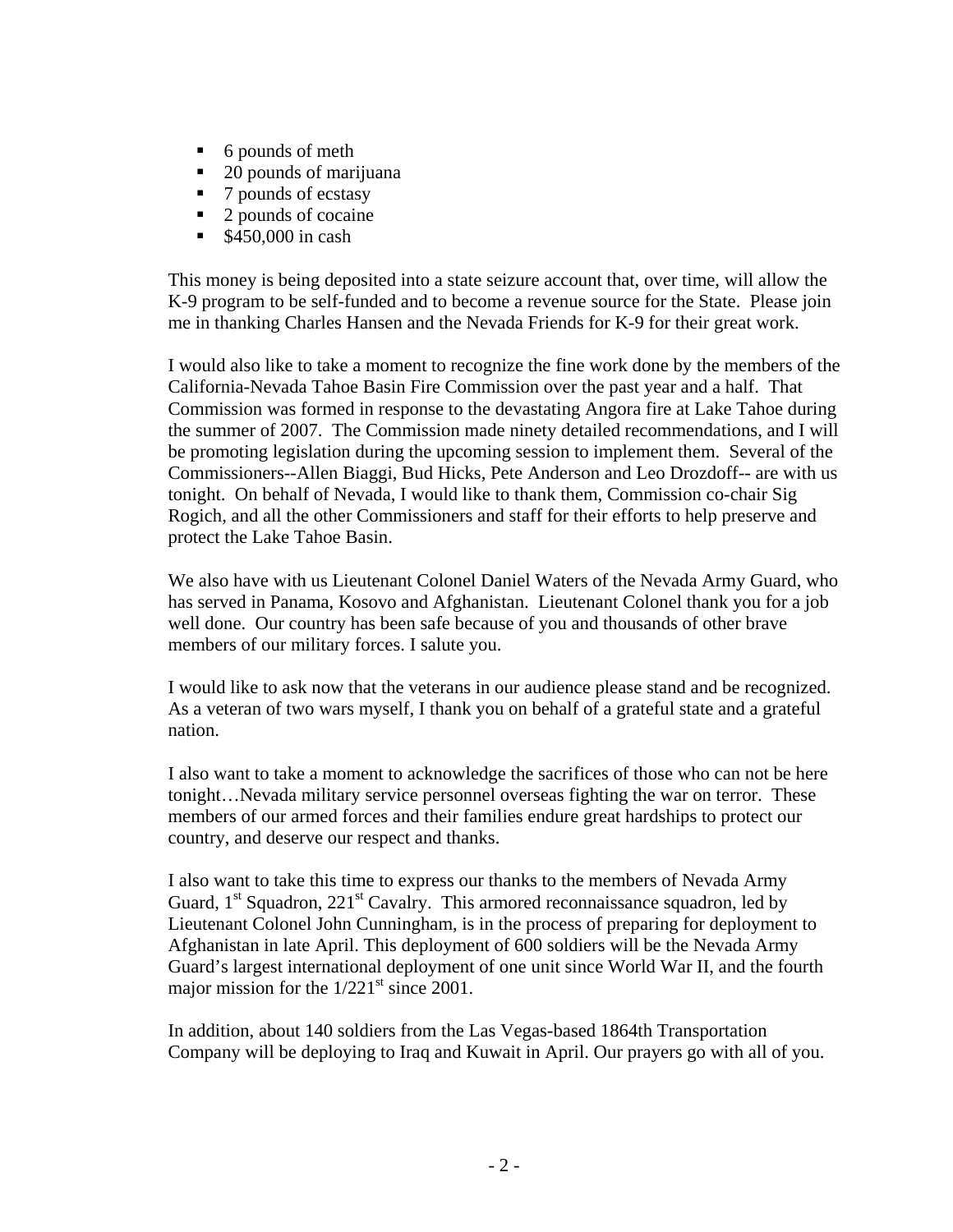Finally, I want us all to take a moment to remember our injured and fallen heroes. Many of Nevada's finest have suffered greatly while serving our Country, and some have made the ultimate sacrifice for our freedom. We cannot and do not forget their sacrifices for our nation. Thank you.

Today, Nevada faces historic challenges. Every day, people in our communities are seeing their work hours cut, their benefits and retirement programs reduced or eliminated, their tip and commission income shrinking, or their jobs eliminated altogether.

Many of our fellow citizens are losing their homes, losing their retirement savings, and losing their ability to continue to work and prosper in our State.

For years, Nevada led the nation in population growth, led the nation in small business growth, and led the nation in job creation. Economic expansion brought prosperity to every sector of the economy, and our State was the envy of many.

We have been that "beacon on the hill" of hope for those who wanted to work hard and prosper. While right now our beacon may not be as easy to see, it is our responsibility to ensure that we can help bring back the bright light of success to shine across the state.

As we struggle through these tough times, we need to ensure that we are positioned to regain those lofty heights that we came to take for granted for years.

For many years, people believed that our State was "recession-proof." Unfortunately, this economic downturn has shown that this simply is not the case. When the nation and, indeed the world, are in economic turmoil, Nevada is also shaken by the tremors.

In fact, Nevada has actually fared worse in this national and worldwide economic crisis than many other states. The combination of tight credit markets, sharp declines in discretionary spending and record-low consumer confidence has caused our two major industries, construction and tourism, to suffer drastic reductions. The numbers are daunting.

The visitor count to our State normally increases every year. Instead, during the past twelve months, our visitor count to Las Vegas declined by over one million people, or 3.5%. To visualize that number, just look at the news clips of New Years Eve on the Strip. Officials estimate that over 290,000 people visited Las Vegas to bring in the New Year. Now imagine it empty, and you will have a good notion of how much our visitor count deteriorated just in November alone.

Our tourism destinations in other parts of the State have seen similar or worse declines as well. The Reno-Sparks area, for example, saw declines of nearly ten percent during the past year.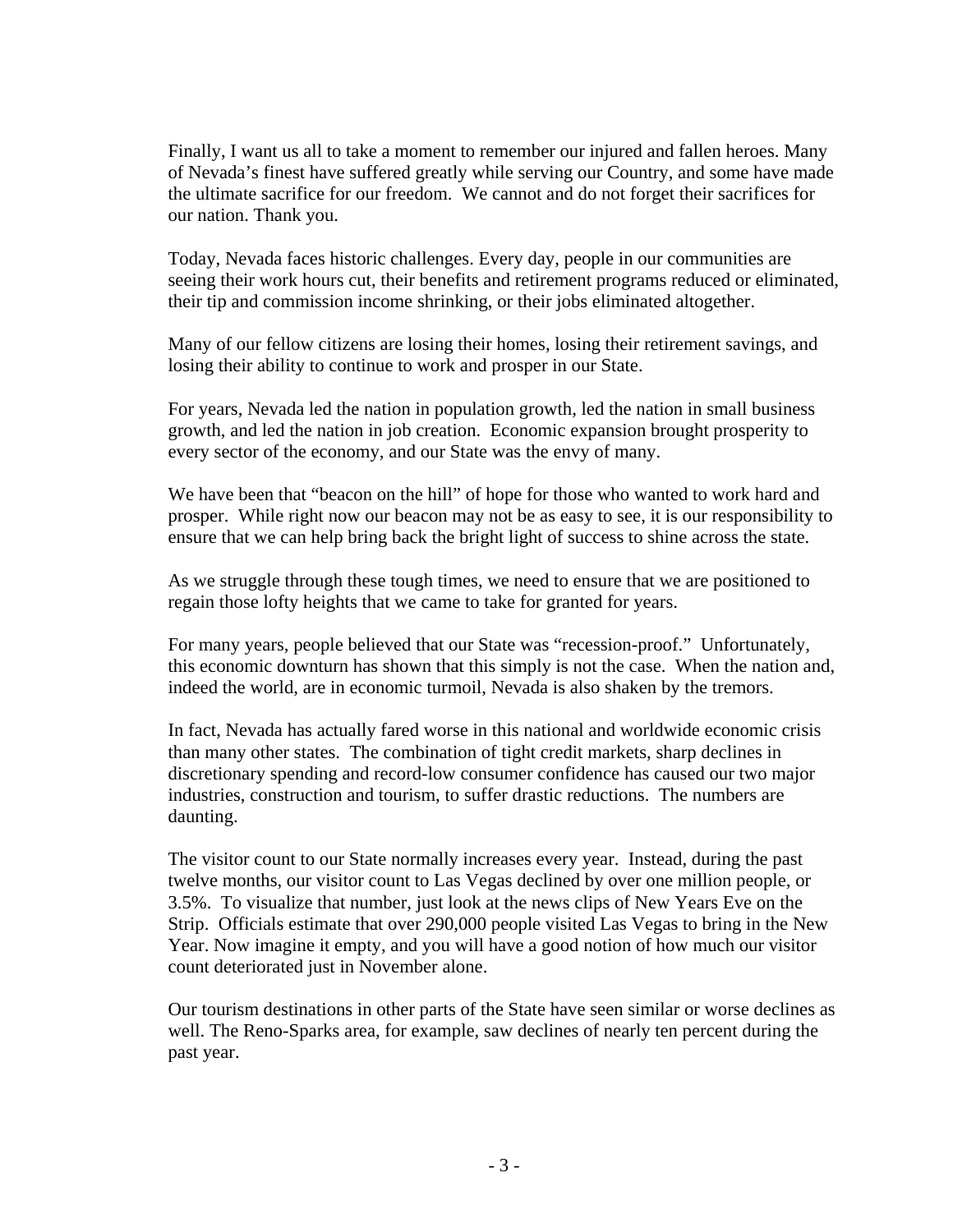The fact is that when we have declining numbers of visitors, and they are spending less money when they are here, that impacts the incomes of people who work in the tourist industry as well as those who sell goods and services to those workers. It is a snowball effect that continues to impact the entire economy.

The national credit crisis has also had a huge impact on Nevada's economy. For a long time, the joke was that the State bird of Nevada was the building crane. Now, many construction projects have been scaled back or deferred because credit has dried up. Again, the loss of those construction projects has rippled through our economy.

Even our mining industry has slowed down following worldwide decreases in the price of minerals, such as copper, molybdenum and lithium. Copper, for example, has fallen from \$4.10 per pound to less than \$1.50 per pound in just six months, and some Nevada mines have slowed production and laid off workers.

With major declines in our premier industries, our State's unemployment rate has nearly doubled in the last year alone. While normally we enjoy an unemployment rate that is lower than the national average, our unemployment rate at the end of November was eight percent and significantly higher than the national average. Every one percent increase in unemployment means another 14,000 Nevadans have lost their jobs. Last year alone, more than 42,000 of our fellow citizens lost their livelihoods. And many of those who kept their jobs did so with reduced hours, lower wages and fewer benefits.

Reduced income for our residents has compounded our economic downturn. Business in our local restaurants is down significantly as is business in many of our retail establishments and service industries. Some companies and casinos that have been here for decades are closing their doors or scaling back their operations. We have even seen some of our state banks file for bankruptcy or be taken over by federal regulators.

The simple fact is that for most of the last year, our residents have paid more for gas, more for food, more to heat and cool their homes, and more for nearly every necessity of life. When you need to use every dollar to provide the basic necessities for your family, you do not have money for the "extras" in life. Too many do not even have money for the basics and are making decisions between heating their homes and buying needed medications.

I was particularly struck by a recent story in the Wall Street Journal about pawnshops and how good business was. It came as little surprise that the story talked about people selling or pawning items for short term loans to pay their bills. What was a surprise was that businesses were doing the very same thing – in some cases, pawning large and expensive equipment in order to obtain the funds needed to cover payroll and other expenses.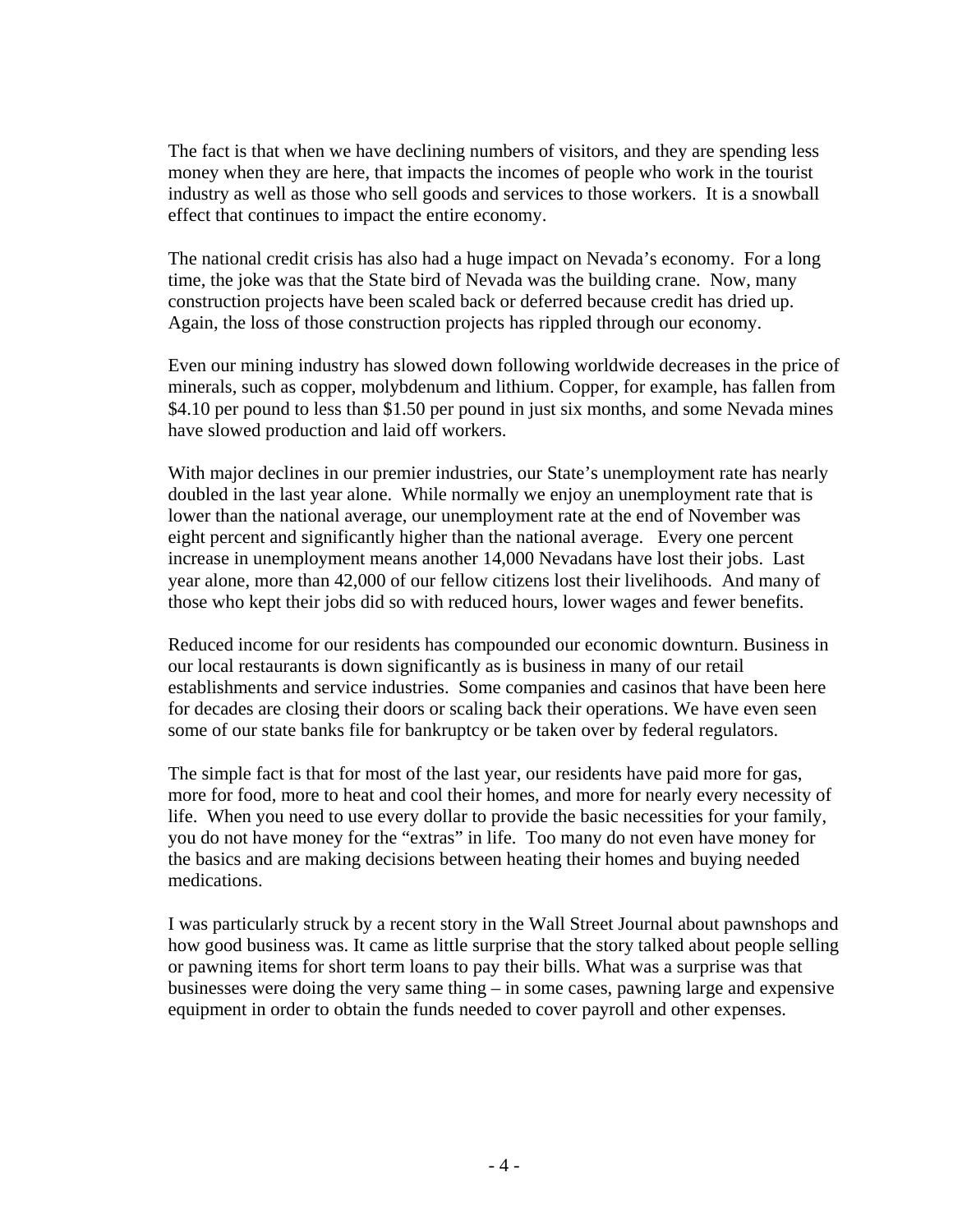These are extraordinary times. As Governor, I must, first and foremost, look at the economic situation of our people in order to ensure that our state government does not "pile on" and make our citizens' problems worse.

Nevada government should meet the needs of the people; people should not meet the needs of Nevada government.

Many of Nevada's families and businesses are being stretched to their breaking point and making remarkable sacrifices in the face of the most difficult economic downturn of our lifetimes. Ladies and gentlemen, I will not ask these businesses and individuals to pay more when they have less.

Make no mistake about it: higher taxes will cost more Nevadans their jobs. It is not the role of the state government to put people out of work. Because when all is said and done, the prosperity of our State can only be truly measured by the prosperity of our people.

This does not mean we can turn a blind eye to our challenges or our responsibilities. State revenues are down thirty percent, and we must determine how best to live within our means, just like Nevada's families and its small and large businesses are doing across the State.

We are not the only state facing tough times, and I am not the only Governor who is balancing a tough budget. Governors across the nation are coping with declining revenues. Some Governors are looking to raise income taxes, gas taxes, property taxes, sales taxes…taxes on nearly anything that people need, buy or own. Others are recommending that school days be limited, releasing thousands of prisoners early, drastically cutting state workforces, or saddling future generations with significant debt.

These are solutions that I just cannot accept and that Nevadans should not accept. In our State, tough times mean we work harder to stretch our resources.

We showed that resourcefulness with transportation projects during the past two years. In 2007, the Legislature agreed with my proposal to increase transportation funding by reallocating existing tax revenues, instead of imposing higher fuel taxes. The widening of I-15 in Las Vegas is well underway using those revenues. Future revenues from the 2007 transportation plan will allow expansions on US 95 and 395.

In the upcoming session, I will also ask the Legislature to endorse other creative and innovative ways to build critical infrastructure without raising taxes, such as publicprivate partnerships to add much-needed traffic reduction programs throughout the State, and particularly in Southern Nevada where traffic problems are the most severe.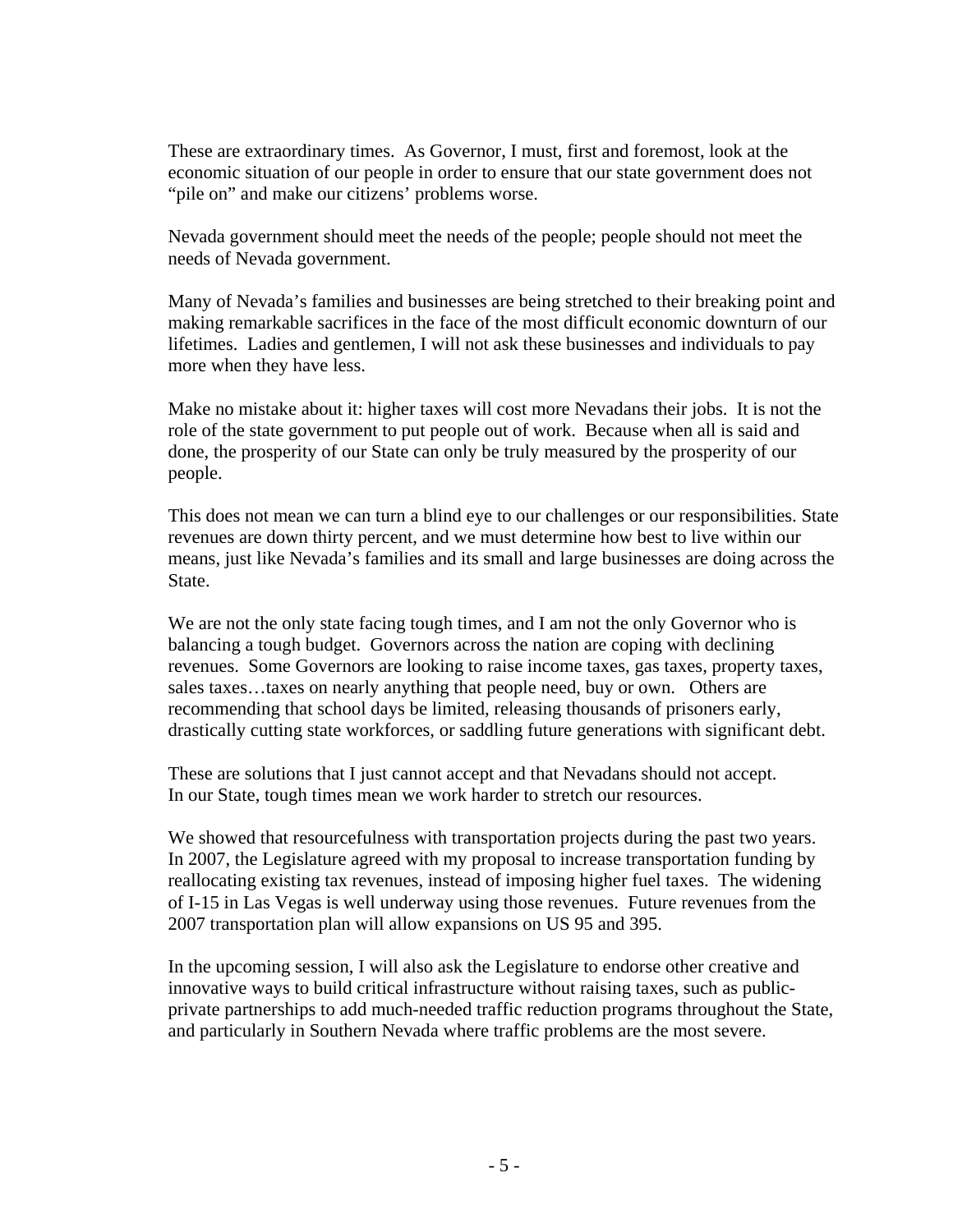Tough times always require tough choices, and we are definitely making tough choices in this Legislative Session.

Recently, the Economic Forum met and forecasted general fund revenues for the next biennium of \$5.7 billion. By law, as Governor, I am required to use those numbers in setting a budget for submission to the Legislature.

The budget that I submit today reflects our current economic realities. It is \$2.2 billion smaller than the one we submitted just two years ago. It is also a budget based on the money we have, without taking more from residents and businesses that are already making do with less. It is a budget that requires us to live within our means.

I take no joy in submitting a budget that eliminates, reduces, or changes many things that we have grown to expect in Nevada – many things we have taken for granted when times have been good, and many programs we have added when times have been great.

Many of these decisions have been agonizingly difficult. We have spent hundreds of hours working on these numbers to create a fiscally responsible budget that sustains us through the next two years and positions the State to regain our economic footing when the national and international economy rebounds.

We also worked to ensure that we gain the greatest possible efficiencies in government, prioritizing services and making certain that each available dollar is spent wisely. And for the first time in Nevada history, all the people of our State can view this budget themselves. The entire budget has been posted online at [www.NevadaSpending.com](http://www.nevadaspending.com/).

I promised to bring transparency to your state government, and this is one of many steps we are taking to keep that promise. I encourage all Nevadans to look at this budget and offer your suggestions to your Legislators and to my office. This is your tax money and you deserve a voice in how it is spent.

This budget does not rely on creating an entirely new tax system for our State. Our existing tax system brought us record job growth and prosperity for decades. And, quite frankly, I have yet to see an example of any state that has a tax system that brings growth during good times and remains stable during downturns.

For those who suggest that we need a new tax system, I would ask them to show me a state that has what some call a more dependable, diversified tax system and that is not having the same kinds of revenue problems that we have.

I do propose that we establish a new spending system in our State, one that requires that we place a stronger cap on our budget increases in good times, so that we have the additional reserves needed to get us through the inevitable tough times without raising taxes.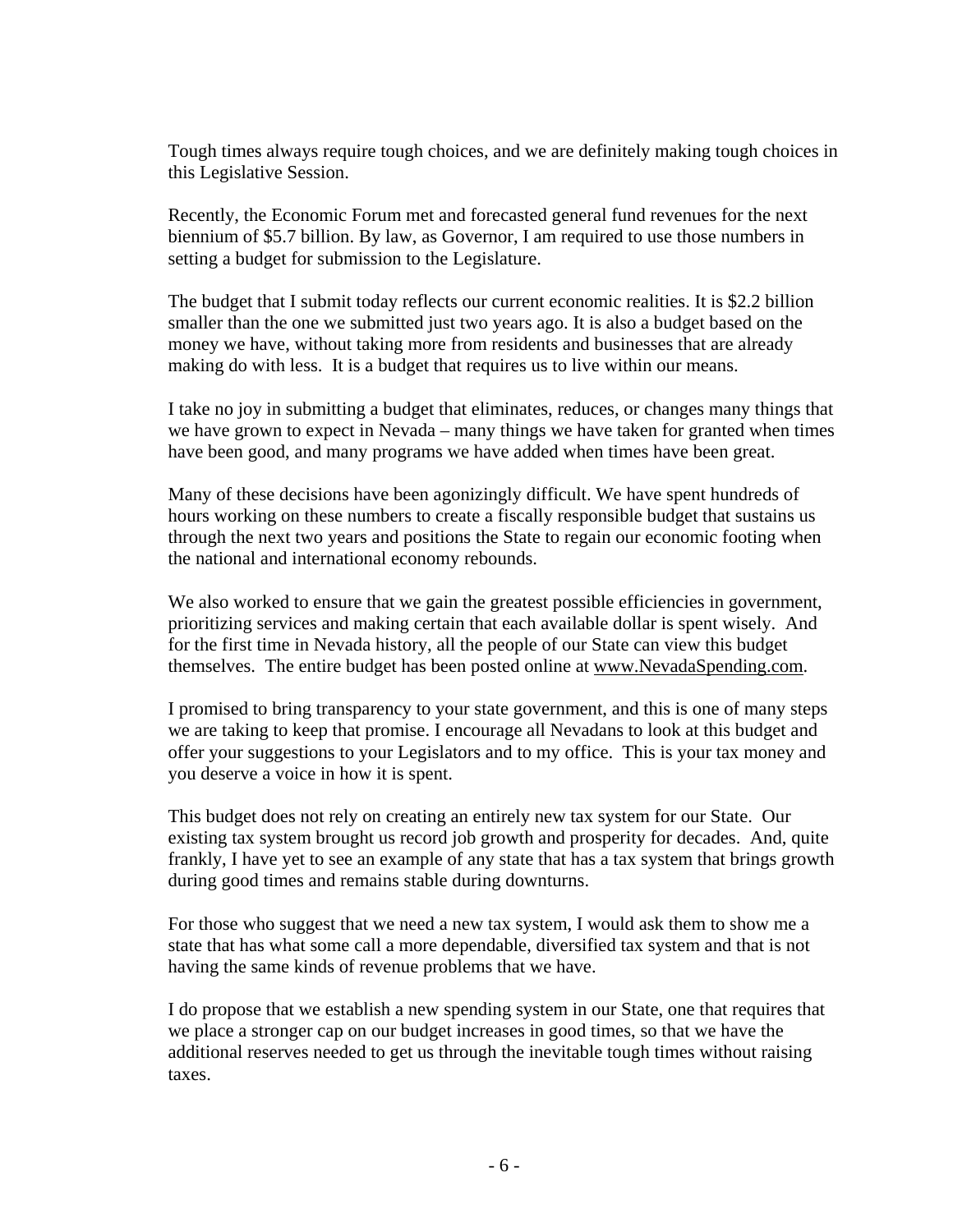The simple fact is that higher taxes kill economic growth and job creation. And I will not raise taxes today on people and businesses that are already struggling to get through these times, jeopardizing our State's growth and prosperity tomorrow. Higher taxes will just fuel the downward spiral, leading to more business closings, more job losses, and more foreclosures. Nor will I support a tax that targets only our profitable companies and industries. We need to retain and attract companies that offer stable, high-paying jobs, not send them to other states. I will not do it.

When I ran for Governor, I told the people of this State my views on taxes. I am honored that they elected me and trusted me to keep my promise to them.

Likewise, I will not unfairly balance this budget on the backs of those in our society who can least afford to shoulder the burden, either. We have an obligation to preserve needed services for our children, our families, our seniors, and our veterans.

For example, our Health and Human Services budget preserves benefits for those who need state services. In fact, our Health and Human services expenditures now encompass thirty-four percent of our general fund expenditures compared to twenty-eight percent in the prior budget.

We have maintained Nevada Check-Up so low-income children can receive the health care they need and deserve. We have protected the eligibility limits for our long-term care program to ensure elderly Nevadans are cared for with the respect and dignity they have earned. We have sustained our Medicaid pharmacy program to ensure people can receive the prescription drugs they need to manage their health according to their doctor's orders.

And while we have had to reduce the intensity of service, our budget recognizes the value of personal care attendants who assist our elderly and disabled citizens so they can live in their homes instead of institutions.

And we protected the senior property tax rebate program, because so many of our most economically vulnerable seniors rely on this benefit.

We have also protected juvenile justice programs and child welfare programs. For example, Nevada's Early Intervention Services provides care for children up to age three who have developmental delays and disabilities. Unfortunately, growth in this program has exceeded its funding, and we have hundreds of children waiting to receive needed services. So I have included in my budget an additional \$6 million over the biennium to absorb this waiting list and accommodate the increased caseload we expect to see in each of the next two years.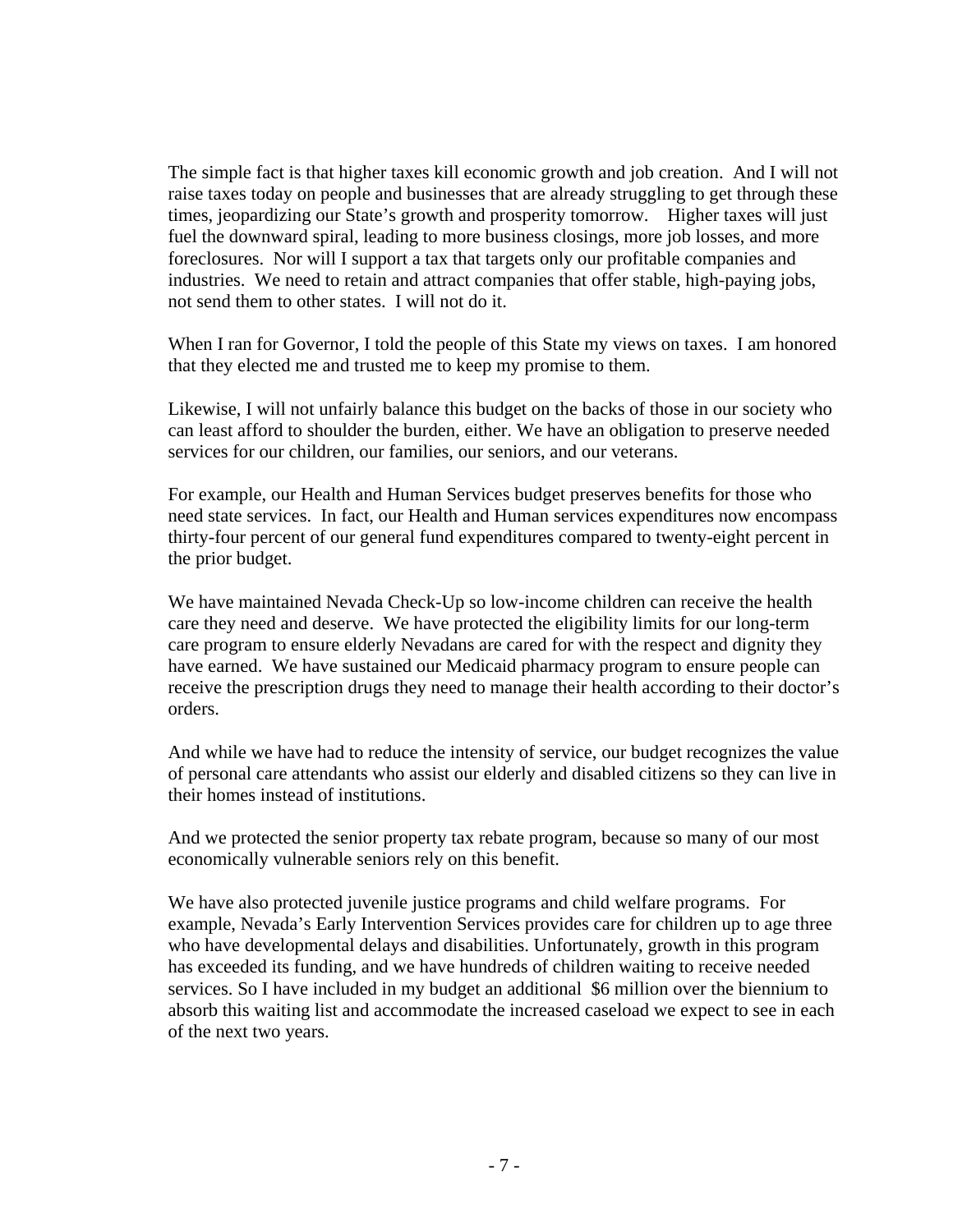It is difficult to add to some programs while we are taking from others, but without Early Intervention Services, many of these children would never be able to achieve their full potential. Nevada's children are our most precious resource and I will not allow those who need our help most to go without essential services. I will not allow these children to fall through the cracks.

This budget also maintains funding for the State's Child Care Assistance Program, which helps pay a portion of the cost of child care for low-income workers.

This budget also preserves programs for mentally challenged children and adults, health programs for women, benefits for seniors, and programs for our State's veterans, to whom we all owe a great debt of gratitude.

I also insisted that we protect the all-day kindergarten programs that we have in place in at-risk schools.

These programs are expensive, but we cannot responsibly cut them, either. We have an obligation to ensure that we take care of those who must depend on such vital state services.

We also have an obligation to make the best use of every tax dollar we spend. One prime example of stretching our dollars is how we have managed medications for the State's mental health programs. To this end we are utilizing a better process for identifying clients with Medicaid, Medicare Part D and private insurance options that will pay for prescription drugs instead of the State bearing the burden of those costs.

We also negotiated for more free medications from pharmaceutical companies, and we are working with our physicians to ensure they are prescribing the most economical and effective medications.

These and other measures let us save \$11.4 million during the current fiscal year, and I have budgeted similar savings for each of the next two years, as well. Finding savings this way has helped us avoid major service cuts in mental health.

Our budget also recognizes that the weak economy will result in caseload increases for core services from the State. As I noted earlier, we estimate that for every one percent our State unemployment rate climbs, another 14,000 Nevadans will have lost their jobs. Aside from the stark effect the loss of work has on these individuals and families, there is a tremendous impact on State programs. For example, for each one percent of growth in unemployment, we expect nearly 17,000 new enrollees in Medicaid.

This budget projects that the number of Medicaid enrollees will climb by more than 43,000 between today and the end of the next biennium. And we expect Temporary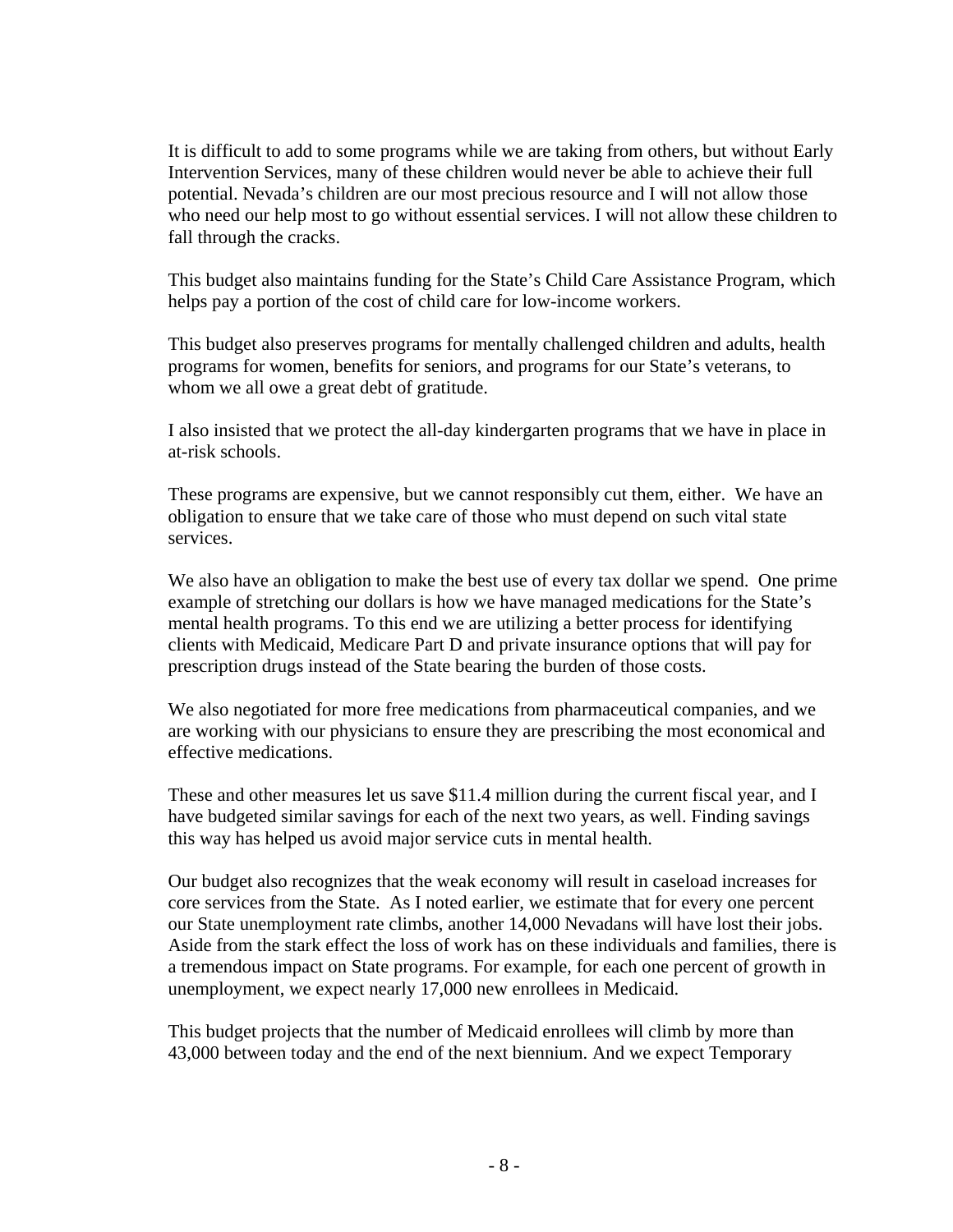Assistance for Needy Families to increase its enrollees by nearly one third during that same period. All such increases in caseloads are fully funded in this budget.

I am proud that we have been able to protect and preserve core Health and Human Services.

This budget also reflects my belief that public safety must remain a top priority, and we did not reduce funding that keeps Nevadans safe. In some cases, this meant that we had to restore some program funding, like funding for parole and probation officers, or we would be jeopardizing the safety of our citizens.

In order to be able to maintain funding for K-12 education and health and human services at viable levels, and to maintain public safety, we have had to make spending reductions in other areas.

For example, we had had to reduce state funding for Nevada State Higher Education, but we kept intact our Millennium Scholarship program. While higher education reductions will bring challenges to the system, I want to note that we are still spending 13.7% of our total general fund budget on higher education, as compared to the national average of 11.2%.

We also had to make funding reductions to our state parks and museums. However, our State and our people would lose too much if we closed these places completely. So, we kept at least partial funding for these facilities so that our families and schools can still access our parks and museums, even though during reduced hours or only during historic peak usage times.

The largest budget item in our State is personnel costs. And we simply cannot afford to keep payroll costs at their current level, much less increase them.

Private businesses across the nation are laying off workers that they cannot afford to retain with their reduced revenues. In just the last six months, our nation has escalated from an annual job loss figure of 8,000 workers to an annual job loss figure of 2.6 million workers. There are more displaced workers than at any point in modern history, surpassing the losses reported in every recession since 1950. Some private companies are also reducing wages and salaries by as much as 20%. Companies just do not have the money to maintain existing payroll costs.

Likewise, our state government also does not have the revenue to maintain its current payroll costs. But instead of massive layoffs, I want to keep our people working and minimize the financial impact as much as possible.

We really have only two choices: we can either lay people off or we can keep Nevadans working. My philosophy as Governor has been and continues to be that we are served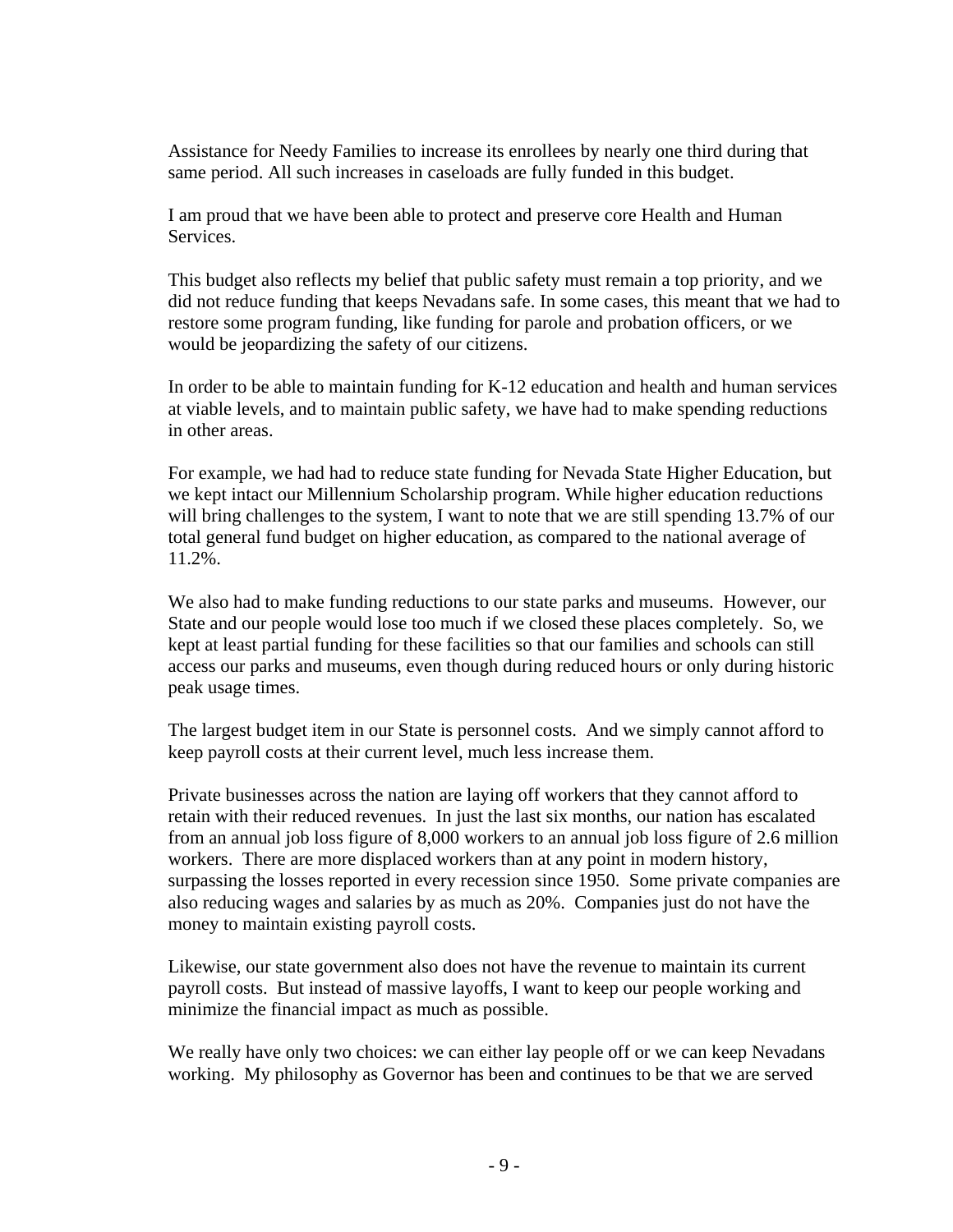best by keeping Nevadans working. This is why we instituted a hiring freeze in the Fall of 2007, when the first indications of our revenue shortfall materialized. That hiring freeze and other budget-reducing methods allowed us to preserve state jobs and minimize layoffs of our valued state workers and save money. I believed then and still believe now that this approach is best for our state workers and for our people.

Today, to balance our need to reduce personnel costs with our goal of saving jobs, our budget includes a temporary six percent pay reduction for state employees instead of wide scale layoffs. I take no joy in asking state employees to work just as hard for the people of Nevada, but for less money. And I make this pledge to our state employees and teachers:

I will restore salary levels as soon as we can.

I am also taking the same six percent reduction in my own salary and am asking the other Constitutional Officers and other branches of government to do the same.

We are also forced to freeze step increases and longevity pay. We cannot give raises with money we do not have. These increases, too, will be reinstated when we have the revenue to do so.

Only by taking these steps now can we preserve vital state services, take care of our most vulnerable citizens, and protect jobs. If we do not take the measures proposed in this budget, we will need to lay off thousands of state workers. I do not want to do that. We must keep Nevada working.

We are also going to reduce state government expenses through agency consolidations and by elimination of duplicate service providers. For example, we eliminate redundancy and provide better services for our citizens by bringing all the various Consumer Affairs offices into one agency and by combining government agencies, such as Tourism with Economic Development and the Division of Housing with the Division of Manufactured Housing.

Quite frankly, these consolidations work in the best interests of our State and should be undertaken regardless of our State's current economic condition. In good times or tough times, wasting taxpayer money is wrong.

That is why I am also proposing legislation creating a Sunset Commission – to systematically review agencies, boards, and commissions to ensure that their ongoing operations and budgets are justified. The Sunset Commission will also review existing tax exemptions and abatement programs. Accountability and transparency in government is always needed, and the Sunset Commission will ensure that the SAGE Commission's work continues even after the SAGE Commission expires.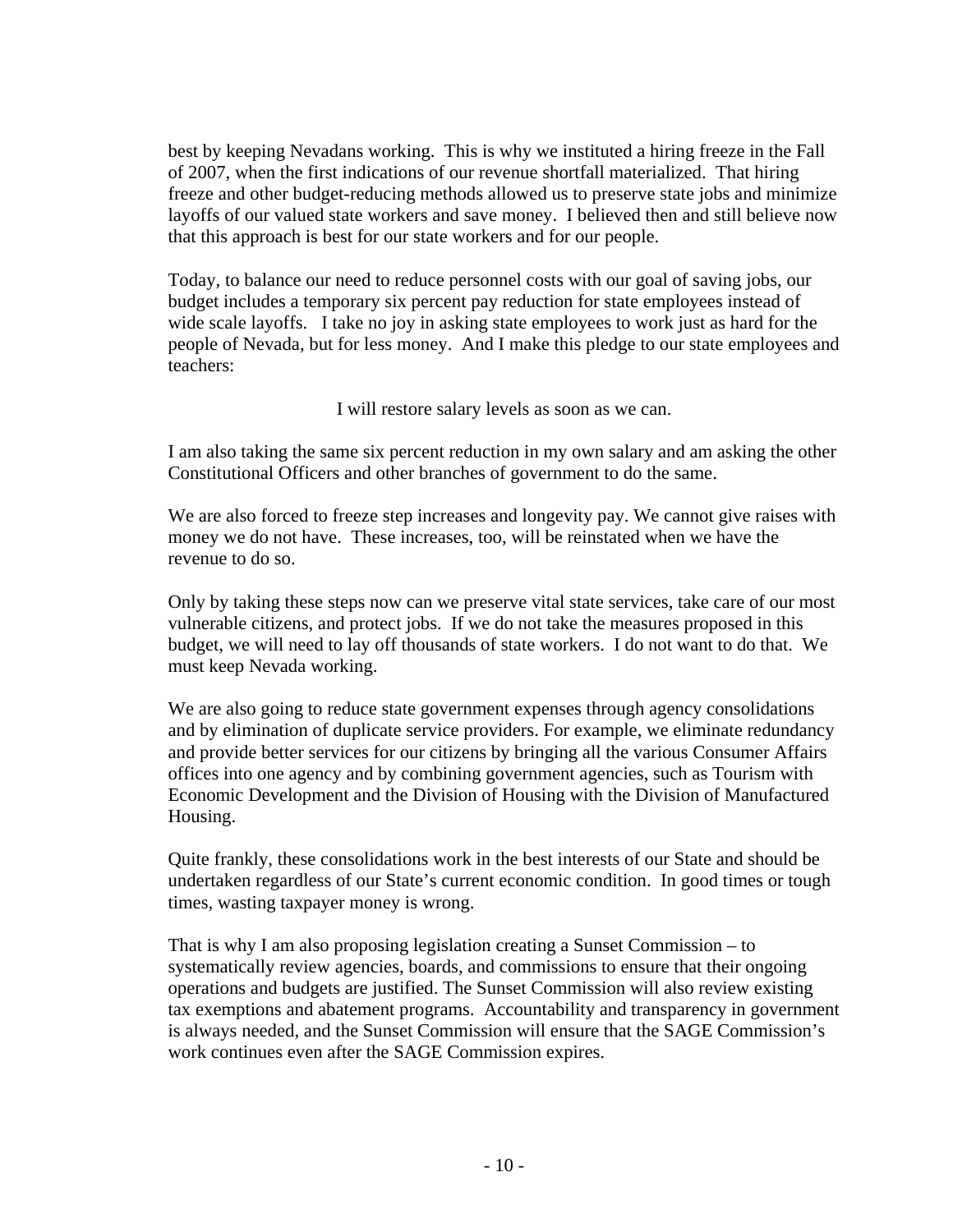But we also need creative solutions to protect the state general fund in the short term. That is why I am also proposing a temporary reallocation of some revenues from our most populous counties to the state general fund to help us through these challenging times. Our state employees and teachers are being asked to do their part to help the State through this recession, and it simply would not be fair to ask them to shoulder that responsibility alone.

However, we must also remember that many of our local governments have invested significant sums in the local government investment pool, and in December the Legislature and I agreed to use that pool as collateral for a line of credit to get the State through the first part of 2009. It is imperative that we stand by our commitment to preserve the integrity and solvency of that pool, and that is why I have included in my budget sufficient funds to repay half of that line of credit, with the understanding that the other half will be repaid in the 2012-2013 biennium.

At the beginning of this budget process, I stated, "Everything is on the table." We had a responsibility to look at the needs of our State and the effectiveness of each and every program in order to determine how we could get where we needed to be and still provide needed services. And we did that.

Last year, I also established the SAGE Commission to look in detail at how we could save money, streamline programs, and make our State more efficient. To date, this bipartisan group of people has made outstanding cost-saving recommendations and I am proud to announce that this budget has benefited greatly from those recommendations.

By adopting SAGE Commission recommendations, the taxpayers of Nevada will save approximately \$269 million in this budget and in excess of \$600 million over the next five years. We save \$157 million over the biennium just in changes to our benefits packages and also dramatically decrease our unfunded liabilities.

These are real savings for Nevada and allow us to ensure that our vital public services continue. I look forward to further recommendations from the SAGE Commission and will work to immediately implement further cost savings during the next two years.

When I selected the members of the SAGE Commission, I admit that I expected such a stellar group to produce wonderful results. They are surpassing even my high expectations. This bipartisan group is volunteering their time and significant expertise for the betterment of our State. They are earning thanks from every Nevadan, and I want to make sure that my thanks are added now.

I chose the members of the SAGE Commission based on recommendations from the leaders of both parties, and we ensured that the Commission's membership included people from various political and professional backgrounds. Consequently, the SAGE Commission is an excellent example of how a bipartisan, diverse group of people can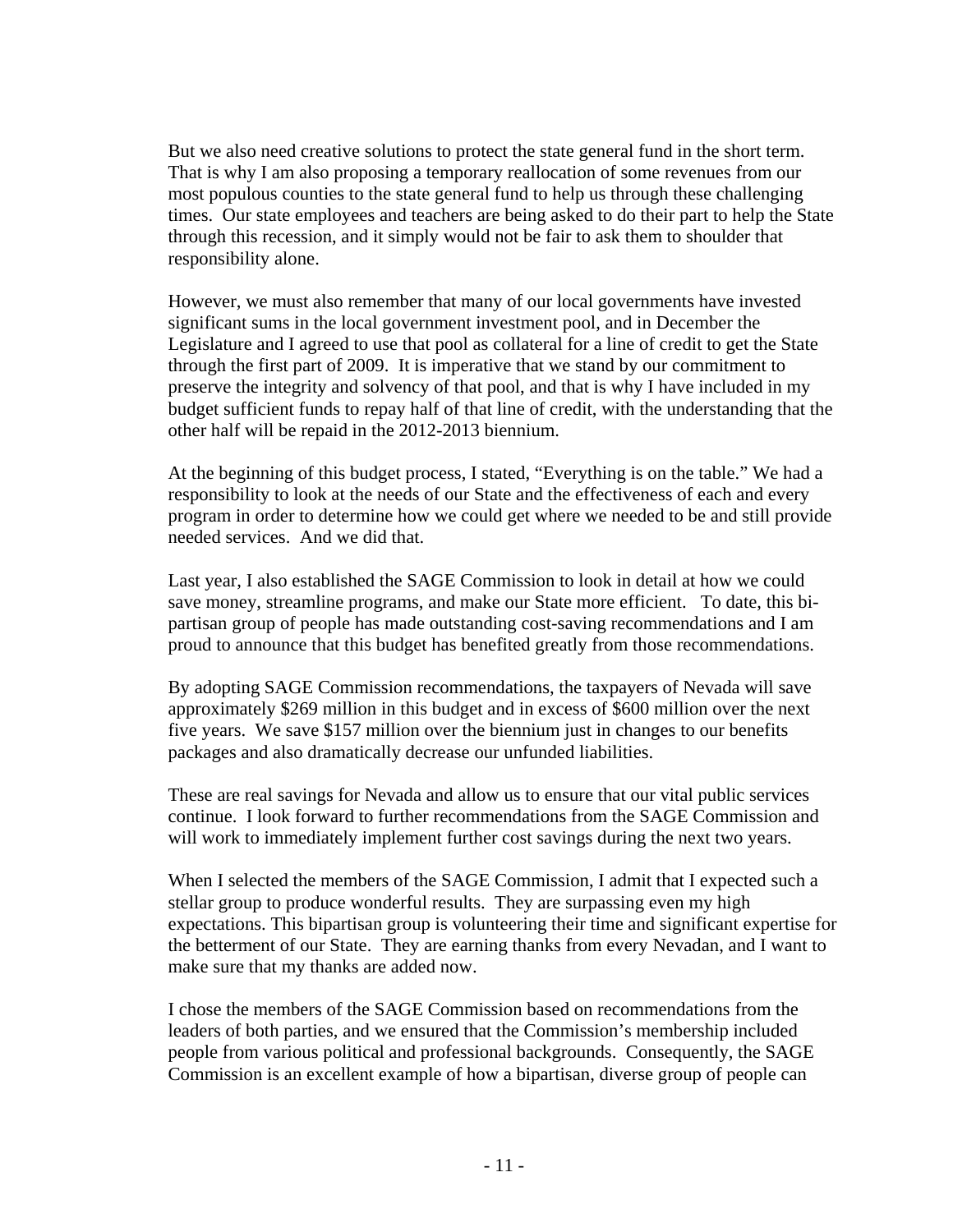work together to solve problems and identify creative solutions. I hope that we can follow that example during the upcoming Legislative Session.

We needed two special sessions in the past year to address revenue shortfalls from the last budget. Many said we could not account for nearly \$1.5 billion in shortfalls without raising taxes or harming government services. But we did.

We started by making across the board reductions, and our government agencies absorbed those reductions. We also worked on raising revenues through existing taxes.

Our tax amnesty program brought in over \$40 million. Of those funds, almost \$9 million of delinquent local school support taxes were collected, providing much needed relief to education funding.

But as the national and state economy continued to deteriorate, even those steps were not enough. We needed to take additional measures to balance our budget, as required by our Constitution, which is when I asked the Legislature to work with me.

I reached across the aisle to work with leaders of both parties just last month to ensure that the solutions we implemented were the best possible for our State. I pledge to do the same now. And I ask that members of the Legislature look at this budget with an open mind and in good faith.

As we proved in December's Special Session, Nevada is served best by cooperation among her elected leaders. Grandstanding and partisan bickering help no one in this State, and Nevadans deserve better.

I believe this budget provides a fair and responsible solution that balances the need to provide vital services with the need to reduce our spending to the level our State can afford.

I also want to let the people of our State know that we are looking beyond our borders for ways to jump-start our economy. For example, Governor Schwarzenegger and I have discussed working together to obtain federal assistance to build a high-speed train to connect our states, which we agree will be mutually beneficial to our citizens.

I am also reaching out to our federal representatives for help. Along with the Governors of other states, I met with President-elect Obama to discuss how the federal government can best help ensure that the country recovers quickly from the economic downturn. During that meeting, I stressed that federal spending on important infrastructure projects is needed to get people back to work quickly. I also stressed that time is of the essence and that this is no time for the red tape that can delay needed action.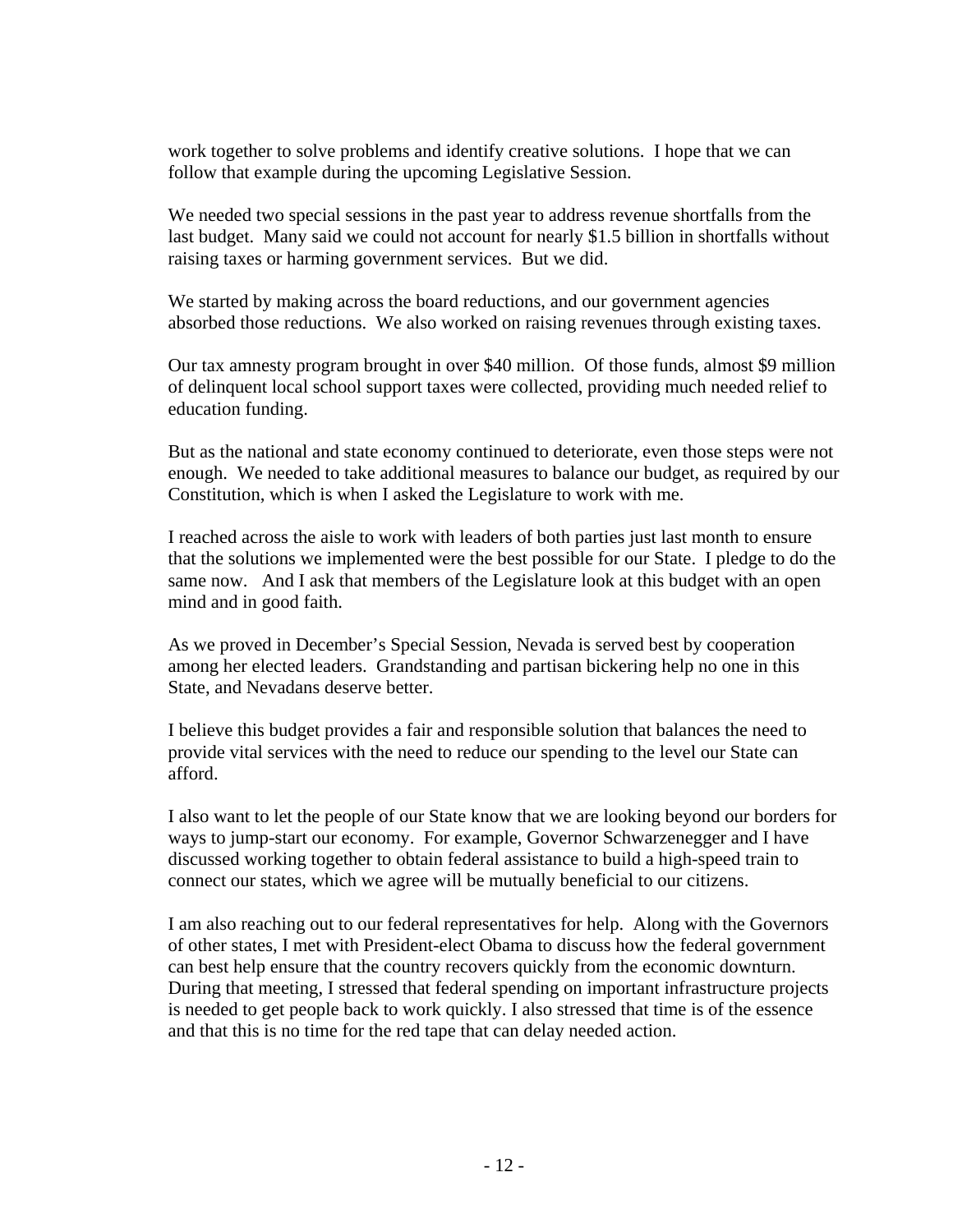I would also like to take this opportunity to wish President-elect Obama every success. He will be dealing with an economic environment that is, at best, challenging and we will all benefit when our nation's economy turns around.

I have also had numerous communications with members of our federal delegation concerning how federal aid and Medicaid reimbursement increases can help our State, and I am encouraged by those discussions.

While we built this budget assuming certain levels of federal funding, we are hopeful that we can obtain increased federal funding to defray some of our expenses, particularly given the severe impact of the national downturn on Nevada's economy. If this funding materializes, we can put back into our budget funding for many educational and other programs that we simply cannot afford with existing revenues.

I also pledge to you that if our economy turns around during this budget cycle, I will restore funding to programs and salary levels to our state personnel. Special Sessions can be called in good times, too.

I would like to take a moment to thank all of the agency heads, department heads, and cabinet members who worked so hard with me during the past few months to create this budget. I also want to single out Budget Director Andrew Clinger and his entire staff for their tireless work putting together a balanced budget under very trying circumstances. We have had to make some very tough decisions, and I thank you for all your hard work.

We remain resolved to do our best to serve the needs of the people of our State, and I commend each person who worked with me to find these solutions.

I also commend the Legislature for your efforts to reduce the cost of government. Initially, the budget for this upcoming session was set at \$20.5 million. But you agreed to reduce the amount appropriated in Senate Bill 1 for Legislative Session costs to \$15 million, and I commend you for that.

Now, I resolve to work with each and every one of you to meet our common goal: to ensure that Nevada provides vital services for our people while regaining positive levels of economic growth, job creation, and prosperity.

I ask that each and every one of us remember that we are all in this fiscal crisis together, and we will find the solutions together.

I also want to remind everyone that this is not the first time that Nevada has faced major economic challenges. For example, Nevada faced worse problems during the mining depression of the 1880-1890s and during the Great Depression.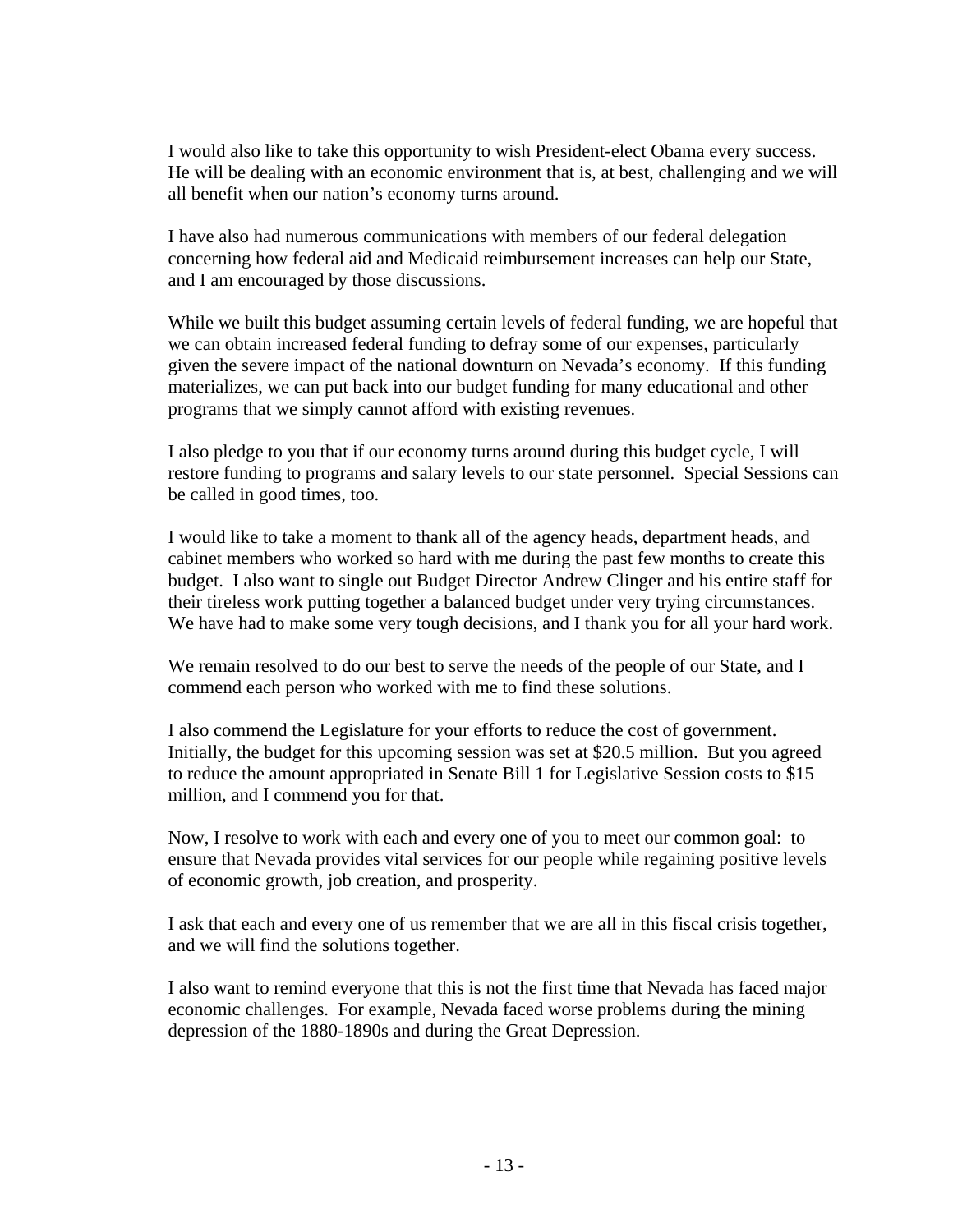We pulled out of the mining depression in large part based on reclamation projects that allowed agricultural development.

We pulled out of the Great Depression with a combination of Federal Assistance, legalized gaming, and the "one sound state" campaign, which focused on attracting businesses to Nevada by publicizing our business-friendly climate.

We also weathered the downturns in the 1980s, early 1990s, and survived the aftermath of September 11, 2001. Historically, we have emerged from economic challenges stronger through diversification.

We can do the same now by focusing on developing our bountiful renewable energy resources and becoming an energy exporting state. Nevada has the talent, expertise, resources and creativity within its borders to not just meet our own power demands, but to export clean electricity to our neighbors.

Northern Nevada is our geothermal capital and southern Nevada is our solar capital and everywhere in between we can harness our wind resources. Our opportunities in this area are endless.

What we must do, and what I am focused on, is bridging the gap between our current capabilities and our renewable-powered future while economically meeting our current power needs.

To move to this future, we need to overcome the challenges caused by long permitting processes, inadequate transmission infrastructure, and limited incentives. We need to overcome those challenges now, or in ten years, Nevada's powerful energy future will still be just talk here, but reality in other states.

I spoke two years ago about making Nevada an energy producing state, and we have not been idle since then. We are making progress in all of our major challenge areas, and my energy bill will bring us even closer to our goal.

We have already streamlined Nevada's permitting process for the development of renewable energy.

We also created the Renewable Energy Transmission Access Advisory Committee to identify renewable energy zones, review our current transmission capabilities, and identify ways to ensure that our renewable resources are brought efficiently and cost effectively to the market. Additionally, my 2009 energy bill is designed to push us to the leading edge of this growth industry. It includes provisions to further streamline the permitting process, particularly for small projects.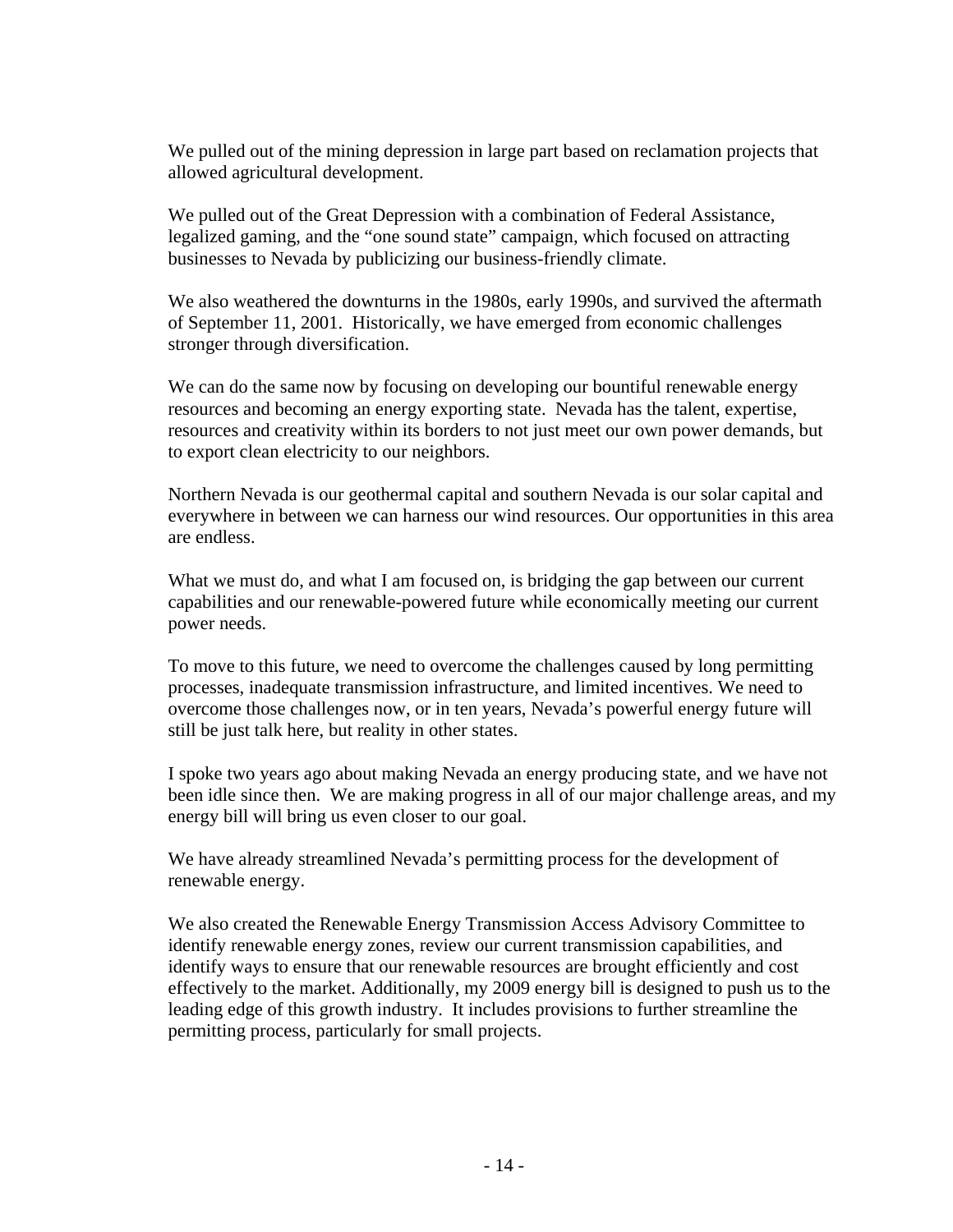Over the years, we have learned that incentives work to help foster renewable energy investments. Hence, as part of my energy bill, I propose to increase our renewable portfolio standards requirements and to extend our renewable energy tax credits by five more years.

I also propose that we implement other much-needed incentives to bring renewable energy development to Nevada, including economic incentives such as tax abatements for renewable energy manufacturers, renewable energy research and development, and for companies that actually build the much-needed transmission lines.

Finally, we are currently in the process of creating a public-private partnership to pursue funding to build needed transmission lines. That partnership will include voices from the executive branch, the legislative branch, local government and private industry, working together to ensure that renewable energy transmission lines are built and built soon.

These kinds of economic incentives for diversification have helped Nevada pull out of recessions in the past, and I have no doubt they will bring businesses and jobs to our State now.

Considering the importance of renewable energy to our economic future and to job creation in our State, I am hoping that legislative leaders and private industry will work with me to make Nevada a world leader in producing clean and renewable energy.

We always do our best for the people of this State when a united government works with business leaders to create growth industries. Ladies and gentlemen, energy is an essential element of Nevada's future.

Even in these most trying of times, I see a future filled with promise and possibilities. I see a future in which we build for a better tomorrow, but never forget about the good works and endless sacrifices that provide our solid foundation.

I see a future in which a pro-business and pro-resident tax structure keeps Nevadans working and a future where a smaller government means more efficient government.

I see a future in which a resilient and resourceful Nevada – a Battle Born Nevada – proves once again that her prosperity has been no accident. Her prosperity is a result of the creative spirit of her people.

I am not going to stand before you this evening and tell you that the road ahead is easy or that we will all agree about how to address the very real challenges that confront us. What I will tell you is that I believe in Nevada and its people, and I am willing to work for you, and with you, to preserve what we all hold dear.

While no one knows exactly when this economic downturn will end, I assure you it will